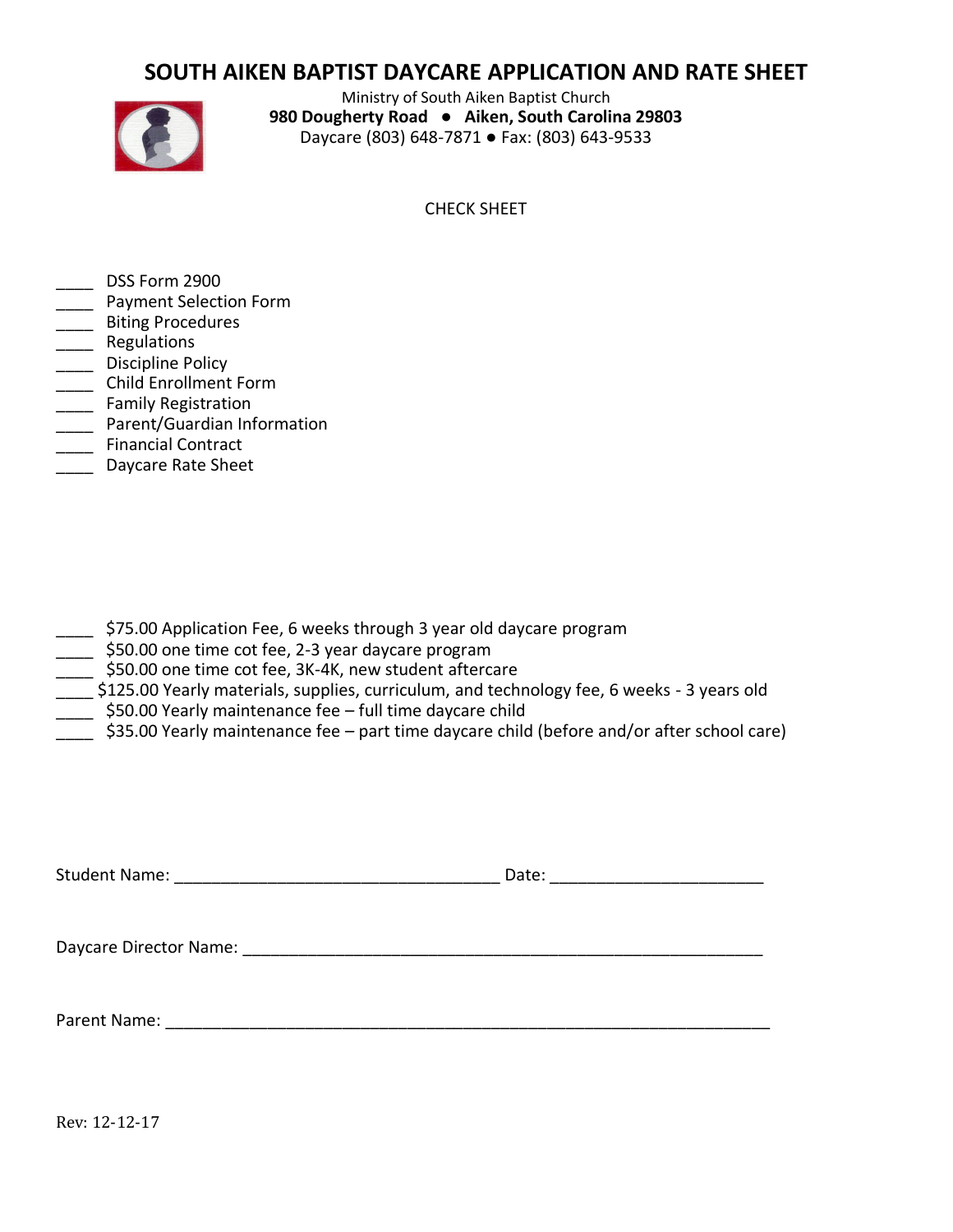# **GENERAL RECORD AND STATEMENT OF CHILD'S HEALTH FOR ADMISSION TO CHILD CARE FACILITY**

**This form is to be completed for each child at the time of enrollment in the child care facility, updated annually thereafter, and maintained on file at the facility.**

| <b>GENERAL INFORMATION:</b> (to be completed by Parent or Guardian) |  |  |  |  |
|---------------------------------------------------------------------|--|--|--|--|
|---------------------------------------------------------------------|--|--|--|--|

| Name of Facility: SOUTH AIKEN BAPTIST DAYCARE | County: AIKEN |
|-----------------------------------------------|---------------|
| Address: 980 Dougherty Road, Aiken, SC 29803  |               |

| Last                          | First                                 | Middle Initial   | Nick Name                                                                        |  |
|-------------------------------|---------------------------------------|------------------|----------------------------------------------------------------------------------|--|
|                               |                                       |                  | Enrollment Date: _____________________________                                   |  |
| Child's Current Home Address: | Street Address - no Post Office Boxes | City, State, Zip |                                                                                  |  |
|                               |                                       |                  |                                                                                  |  |
|                               |                                       |                  | Work Phone: __________________________Other Phone: _____________________________ |  |
|                               |                                       |                  |                                                                                  |  |
|                               | Work Phone: ____________________      |                  | Other Phone: ____________________                                                |  |

#### **You must have two individuals who have the authority to obtain emergency medical treatment for the child.**

1. Person responsible if parent/guardian unavailable for emergency medical services:

| <b>Full Name</b>                                                                           | Relationship                                                         |
|--------------------------------------------------------------------------------------------|----------------------------------------------------------------------|
|                                                                                            |                                                                      |
| Address: ____________________<br>Street Address                                            | City, State, Zip                                                     |
|                                                                                            | Family Code Word(s): ________________                                |
| 2. Person responsible if parent/guardian unavailable for emergency medical services:       |                                                                      |
|                                                                                            |                                                                      |
| <b>Full Name</b>                                                                           | Relationship                                                         |
|                                                                                            |                                                                      |
| Street Address                                                                             | City, State, Zip                                                     |
|                                                                                            |                                                                      |
| Is Child currently enrolled in school? (5K up to 6 years old)                              | $\Box$ Yes<br>$\Box$ No                                              |
| My Child will regularly attend this facility FROM _____________ am/pm TO ___________ am/pm |                                                                      |
|                                                                                            |                                                                      |
| <b>Check</b> all days Child will regularly attend this facility:                           | Wed<br><b>Thurs</b><br>Fri<br>Sat<br><b>Sun</b><br>Mon<br><b>Tue</b> |
| <b>Check</b> all meals Child will receive daily: $\Box$ <b>Meals are not offered</b>       | ornin <sub>z-</sub> Snack<br>Lunch                                   |
| Afternoon Snack LJ Dinner LJ Evening Snack                                                 |                                                                      |

DSS Form 2900 (OCT 07) Edition of MAR 94 is obsolete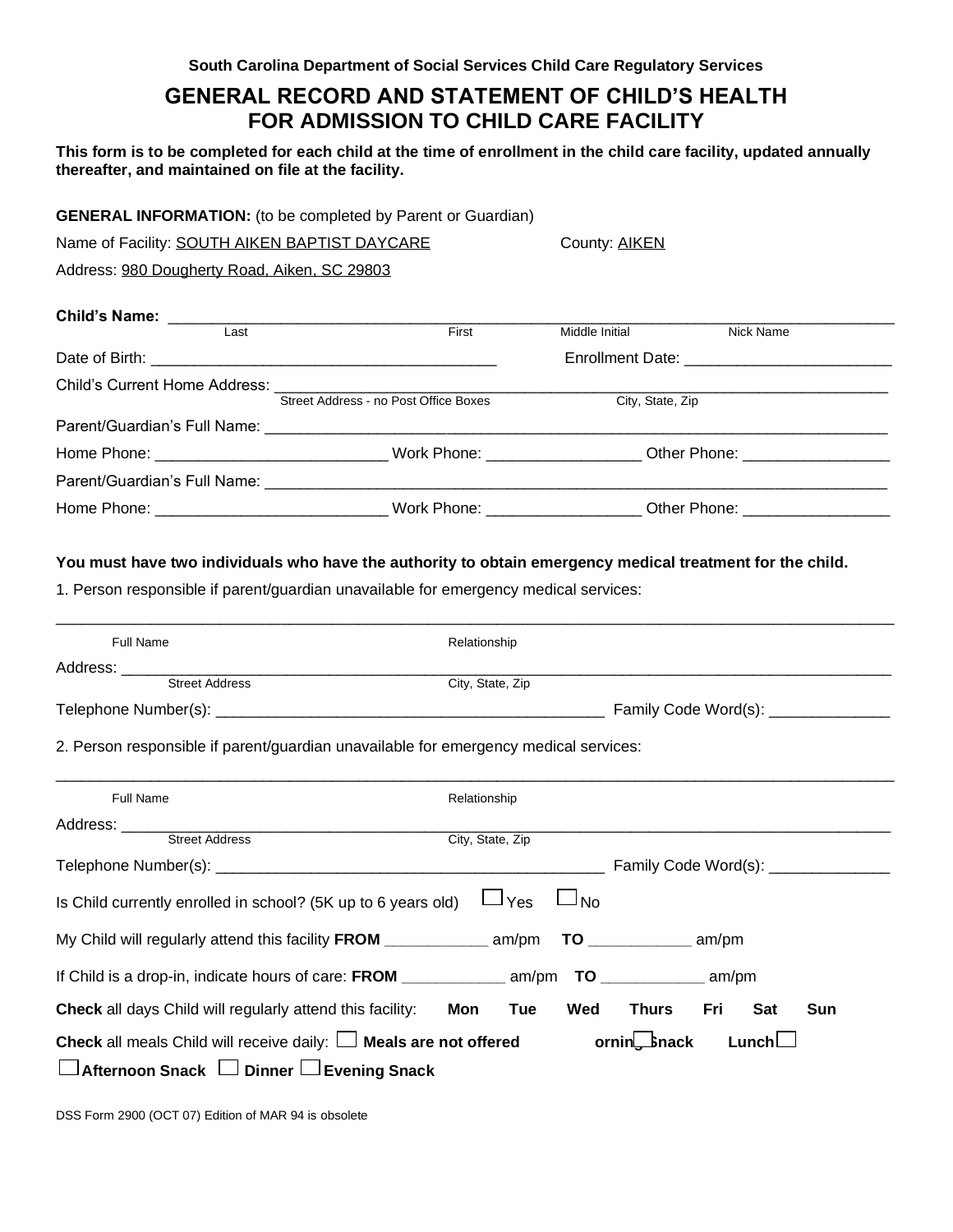### **HEALTH INFORMATION:** (to be completed by Parent or Guardian)

| Family Physician or Health Resource: __________                                                                            | Name                           |           |
|----------------------------------------------------------------------------------------------------------------------------|--------------------------------|-----------|
|                                                                                                                            |                                |           |
| <b>Street Address</b>                                                                                                      | City, State, Zip               | Telephone |
|                                                                                                                            |                                |           |
|                                                                                                                            | <b>Emergency Facility Name</b> |           |
| <b>Street Address</b>                                                                                                      | City, State, Zip               | Telephone |
|                                                                                                                            |                                |           |
|                                                                                                                            | Name                           |           |
| <b>Street Address</b>                                                                                                      | City, State, Zip               | Telephone |
|                                                                                                                            |                                |           |
|                                                                                                                            |                                |           |
| following medications on a regular basis:                                                                                  |                                |           |
|                                                                                                                            |                                |           |
|                                                                                                                            |                                |           |
| I certify that to the best of my knowledge ____________                                                                    |                                |           |
| is in good mental and physical health and able to participate in the child care program at SOUTH AIKEN BAPTIST<br>DAYCARE. | Child's Name                   |           |
|                                                                                                                            |                                |           |
| Signature: __________                                                                                                      |                                |           |
| Daycare Director/Operator/Staff Designee                                                                                   |                                |           |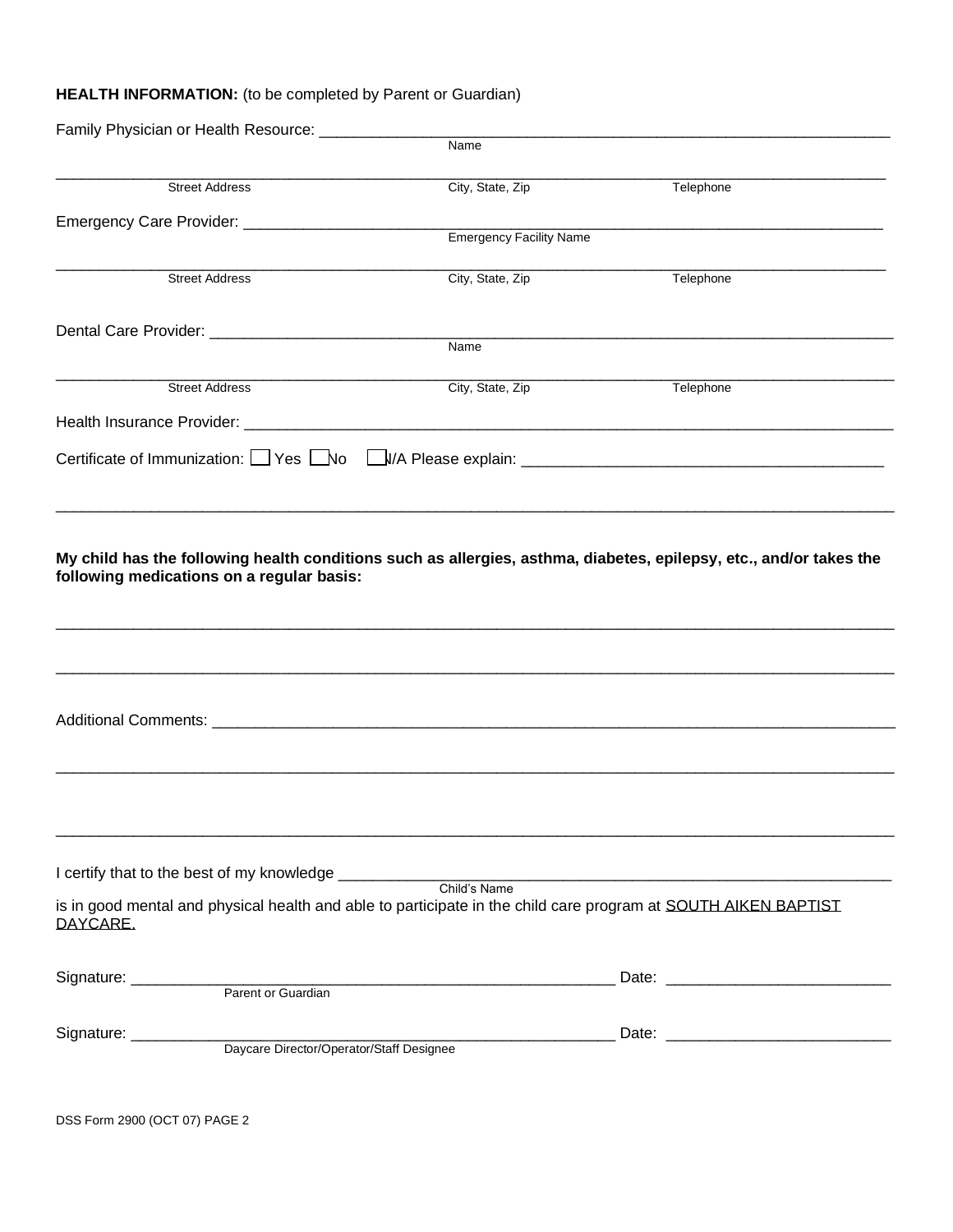

980 Dougherty Road ● Aiken, South Carolina 29803 (803) 648-7872

"And all thy children shall be taught of the Lord." Isaiah 54:13

## DAYCARE APPLICATION

### **PAYMENT SELECTION FORM**

Name of Child(ren): when the contract of  $\mathcal{L}$  is a set of  $\mathcal{L}$  is a set of  $\mathcal{L}$  is a set of  $\mathcal{L}$  is a set of  $\mathcal{L}$  is a set of  $\mathcal{L}$  is a set of  $\mathcal{L}$  is a set of  $\mathcal{L}$  is a set of  $\mathcal{L}$  is a

Age of Child(ren): **Age of Child**(ren):

Please indicate below your billing choice and sign, date.

Weekly (see rate chart for age/grade rates)

Before school only – Weekly Rate \$47.00 per child

Before/after school  $3K - 12<sup>th</sup>$  grade (see rate chart)

Summer – All ages when the academic school year ends and summer break begins

I /We have read and understand the explanation related to the package we have chosen and the promptness of payments. I/We specifically understand that credit has already been given for the days that the daycare will not be open. We bill Mondays for that week of service.

I/We agree to abide by the schedule of payments as outlined.

Any Daycare account that becomes 30 days past due will result in the child(ren) being withdrawn from our care. The child(ren) will be allowed to return only when the account becomes current.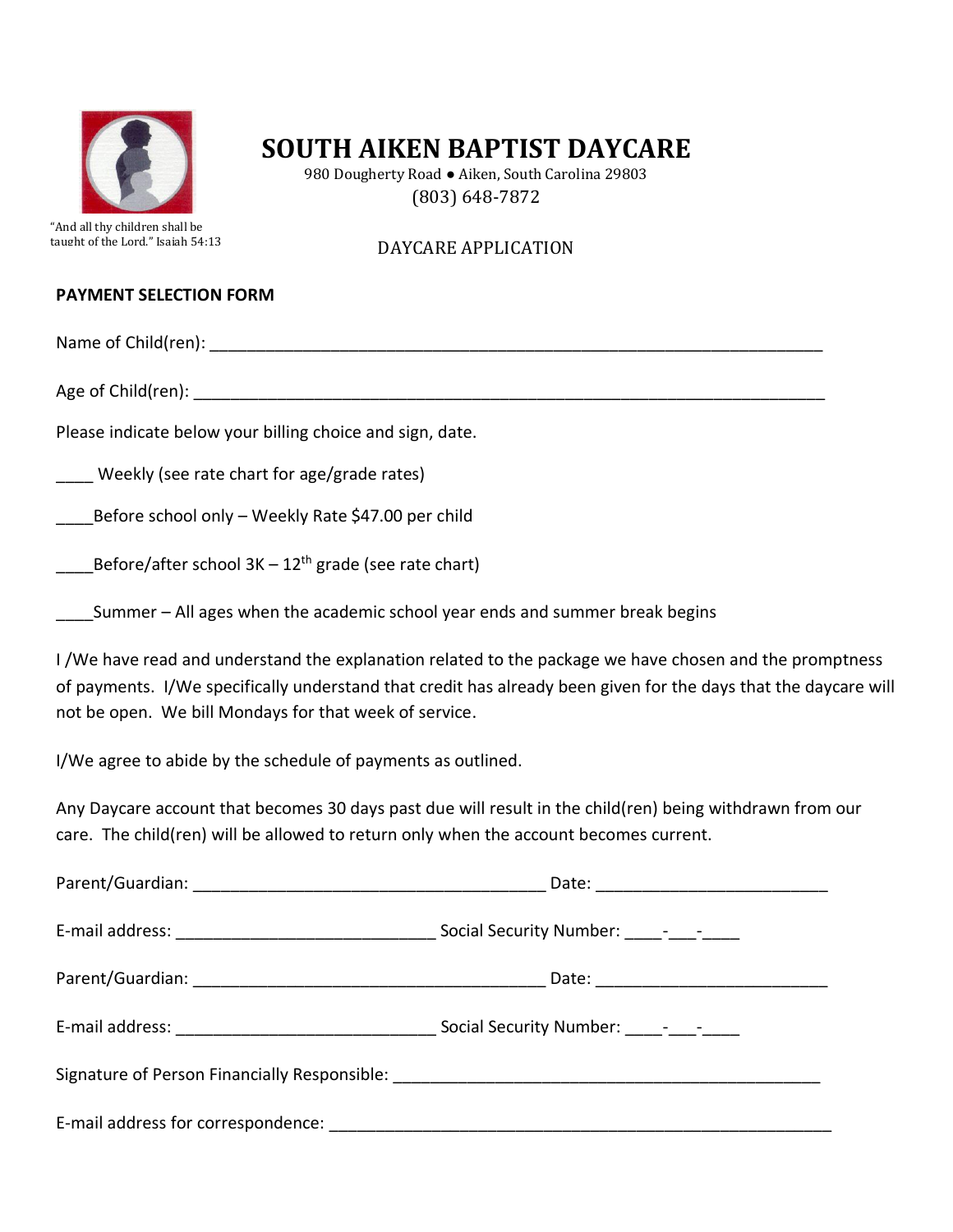

980 Dougherty Road ● Aiken, South Carolina 29803 (803) 648-7872

"And all thy children shall be taught of the Lord." Isaiah 54:13

Dear Parents,

"Bite" is a word that brings to mind all forms of fears and worries. We try to catch the deeds before they happen; however, it is not always possible. Children, especially toddlers, are not always very verbal and do not or cannot verbalize feelings physically. As they grow older, with our help and guidance, they will learn to replace biting with appropriate responses.

There are no panaceas. If your child bites all it means is that he or she has found this to be an effective response. Biting is usually provoked. Some children choose biting, pushing, or other responses. Some never do any of these. A lot of it comes down to personality, reinforcement, environment, or chance.

This problem has never failed to come up in almost every classroom. We are not alone in trying to cope with this problem. Understanding and support for the other parents, children, and teachers can only help. No one wants their child to bite or to be bitten. Neither does anyone want their child to hit or be hit. These are normal children demonstrating typical behavior and the best we can do is to help one another while the children grow past these undesirable traits.

### BITING PROCEDURE

Written notification will be given to both children's parents concerning the biting incident. A copy of this notification will be given to the Daycare Director to be filed in each child's file record.

Time out will be used to redirect this undesirable behavior. The biter will also be made aware of the hurt he/she has caused their classmate.

The frequency and circumstances of each biting occurrence will be monitored by the Daycare Director. Another plan of behavior management may be recommended at the discretion of the Director.

I have read the above information carefully and fully understand the procedures that will be followed.

Parent/Guardian Signature \_\_\_\_\_\_\_\_\_\_\_\_\_\_\_\_\_\_\_\_\_\_\_\_\_\_\_\_\_\_\_\_\_\_\_\_\_\_\_\_\_\_\_\_\_\_\_\_\_\_\_ Date \_\_\_\_\_\_\_\_\_\_

Parent/Guardian Signature entries and the set of the set of the set of the set of the set of the set of the set o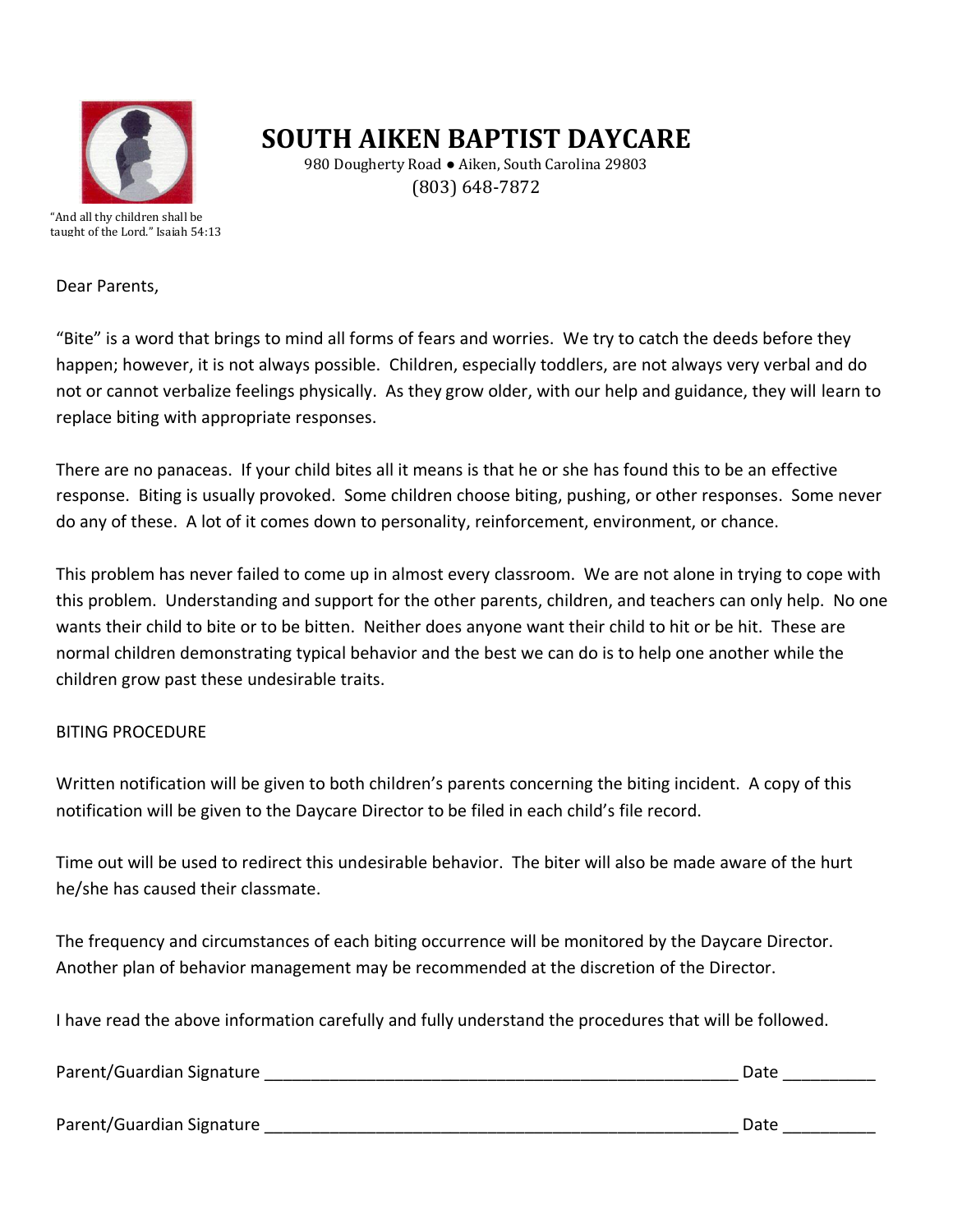

980 Dougherty Road · Aiken, South Carolina 29803 (803) 648-7872

"And all thy children shall be taught of the Lord." Isaiah 54:13

# REGULATIONS

- 1. All fees are to be kept current. If the account is 30 days past due, it will be necessary to terminate the child's enrollment in daycare.
- 2. If your child is sick with a fever, communicable disease, rash, vomiting, or related stomach disorder, he/she is not to be brought to daycare. If the child becomes ill at Daycare and a temperature of 101 is reached, the parent will be called to come and pick the child up. Our policy is that a child with a fever of 101 will be sent home and may not return until the child has been fever free for 24 hours with no medication. Strict adherence must be paid to our policy of "UNMEDICATED fever-free and/or UNMEDICATED symptom-free for 24 hours before returning to daycare." This is not only for your child's health and welfare but also for the health and welfare of all.

## **Definition of a Fever**:

Temperature of 100.4 or higher

Temperature of 100 or higher when accompanied by other indicators of illness, e.g.:

- known exposure to communicable illness
- headache
- nausea, vomiting, and/or abdominal pain
- symptoms of upper respiratory or other infection

If your child is absent and you know he has something contagious, please call the Daycare Office and let us know so we can let others know to watch for symptoms.

The Daycare Director may contact you if your child's temperature is elevated but under 100 F to advise you that the child is not feeling well. However, it is not mandatory that the child be sent home unless they are exhibiting fever of 101 F and/or symptoms that may expose others to a possible illness.

A child may be sent home even if he does not have a fever. Fever is not the only indicator of a contagious infection or illness. If we err, we do so with the best interests of our children in mind and to ensure the health and well being of our children, staff and faculty.

- 3. If you have taken your child to the doctor and he/she is put on an antibiotic, he/she must not return to Daycare until he/she has been on the medication for a minimum of 24 hours.
- 4. If you have medicine to be given to your child, please sign the medicine book with instructions. The book is located in the Daycare Directors office. Please be sure to have your child's name on the bottle.
- 5. We welcome parents to visit their child's classroom. If you would like to visit your child's classroom, please sign in with the Daycare Director and advise her you would like to visit. You are always welcome!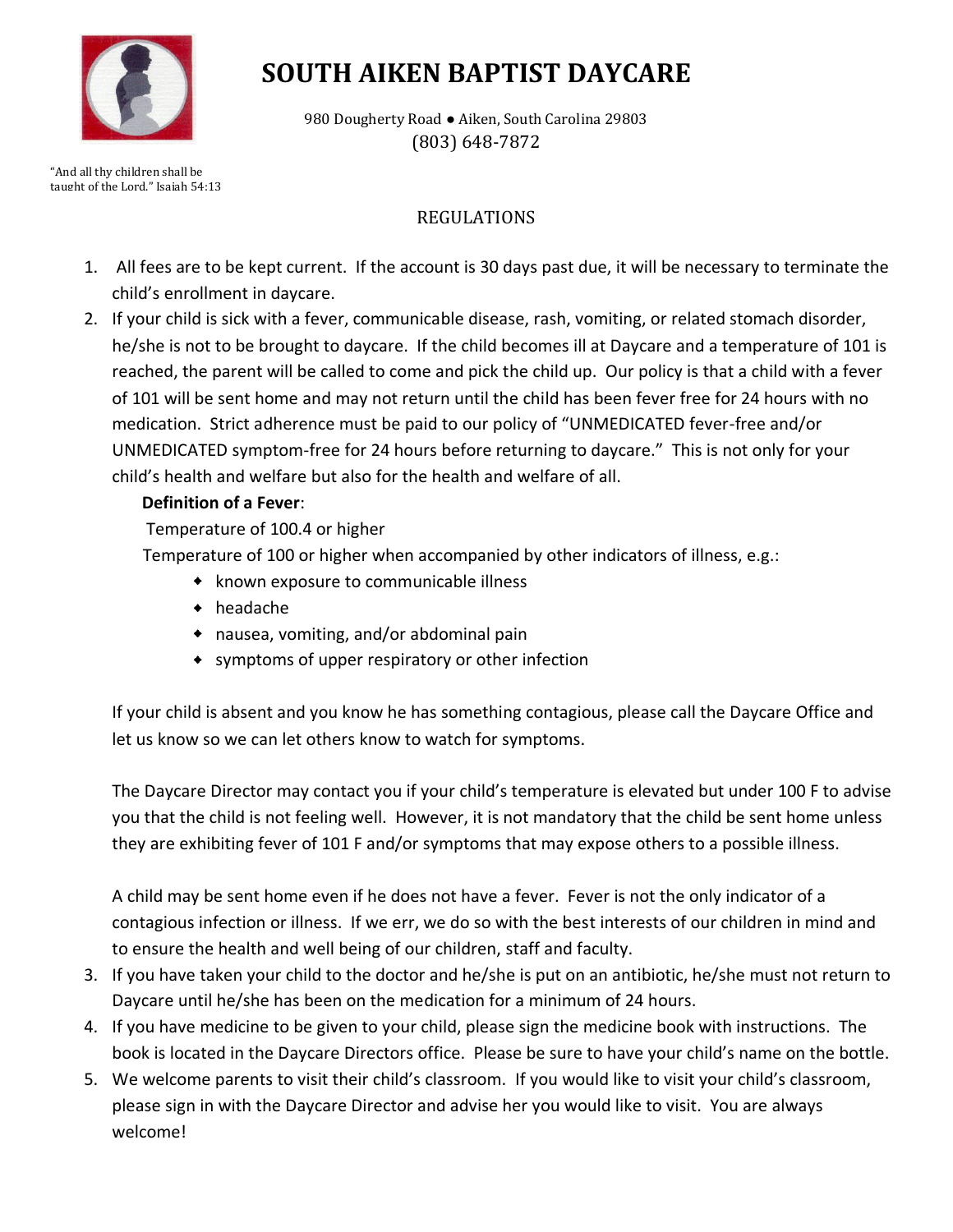- 6. All clothing such as coats, hats, gloves, sweaters, blankets, and any removable clothing should be labeled with your child's name. Please provide a complete change of clothing for your child.
- 7. Please feed your child breakfast before coming to Daycare each morning. Regretfully, we do not have the facilities for serving breakfast. It can become a problem if children come to Daycare with an empty stomach.
- 8. When entering and leaving the parking lot please do so with extreme caution. Please hold your child's hand and do not allow them to go to the car alone. Always remember to protect your child by using a car seat or seat belt.
- 9. Our hours of operation are 6:00 a.m. until 6:00 p.m. A fee of \$5.00 per minute, per child, will be charged for all children being picked up after 6:00 p.m. and is due when you pick your child up.

I have read and understand the regulations sheet and agree to abide by the rules outlined.

| Childs Name: | Date of Birth: |
|--------------|----------------|
|              |                |

Parent Guardian Signature: \_\_\_\_\_\_\_\_\_\_\_\_\_\_\_\_\_\_\_\_\_\_\_\_\_\_\_\_\_\_ Date: \_\_\_\_\_\_\_\_\_\_\_\_\_\_\_\_\_\_\_\_\_\_\_\_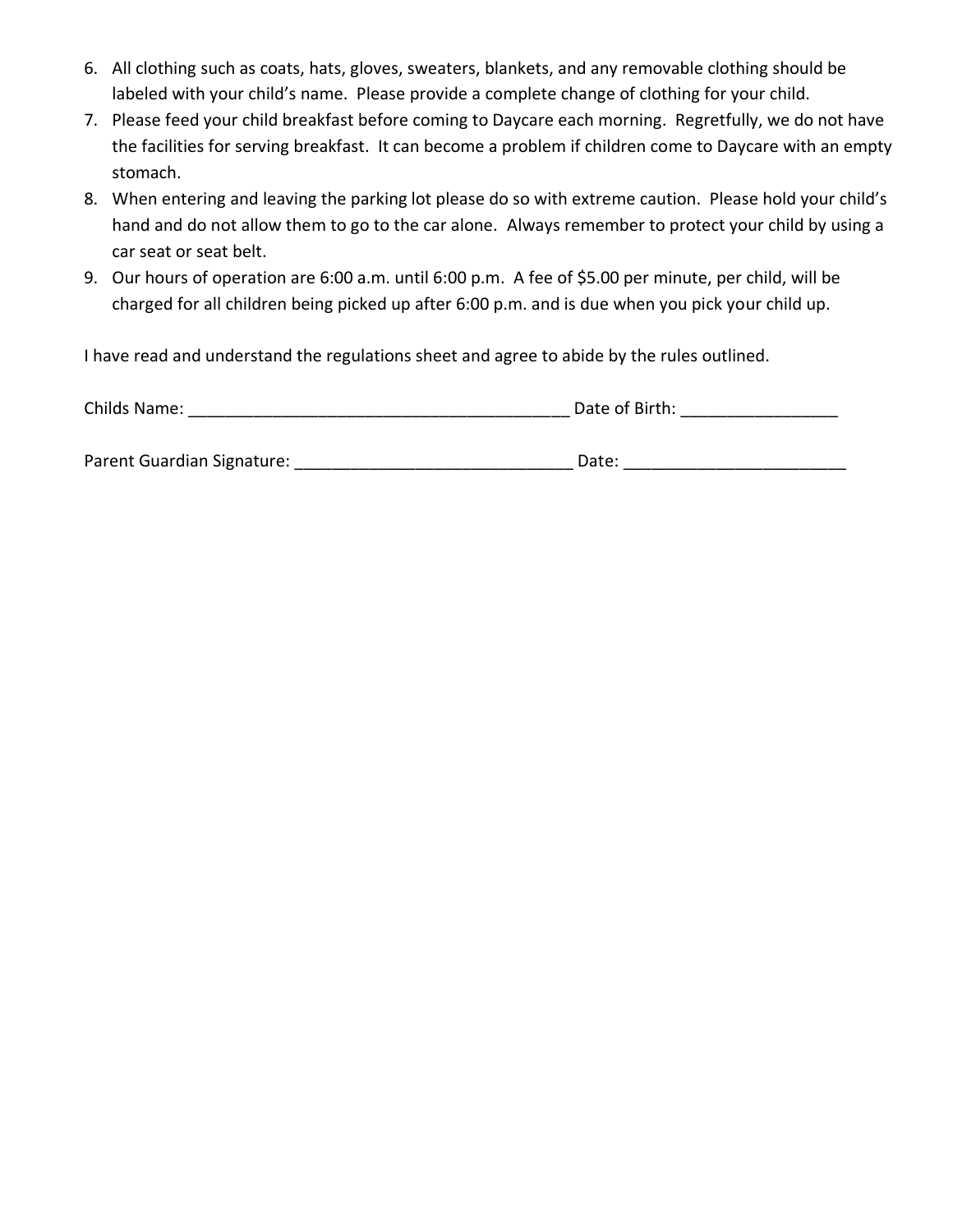

980 Dougherty Road ● Aiken, South Carolina 29803 (803) 648-7872

"And all thy children shall be taught of the Lord." Isaiah 54:13

# **DISCIPLINE POLICY**

The South Aiken Baptist School Board does not permit the use of corporal punishment at South Aiken Baptist Daycare.

The following guidelines will be implemented at our center.

- 1. The child is first spoken to about his/her undesirable behavior. The daycare teacher will explain the consequences of their actions.
- 2. "Time Out" is used when the negative behavior is continued. Time away from the group will allow the child an opportunity to reflect upon his/her actions.
- 3. If "Time Out" does not achieve the desired results, the Daycare Director or his/her designee will be called to speak with the child. At the discretion of the Daycare Director or his/her designee, the parent/guardian may be contacted at this point.
- 4. If all of these steps fail to produce positive results, the parent/guardian will be called to discuss possible removal of the child from daycare.

I/We have read, understand and agree to abide by the rules and regulations outlined above.

| Parent/Guardian Signature | Date |
|---------------------------|------|
|                           |      |
| Parent/Guardian Signature | Date |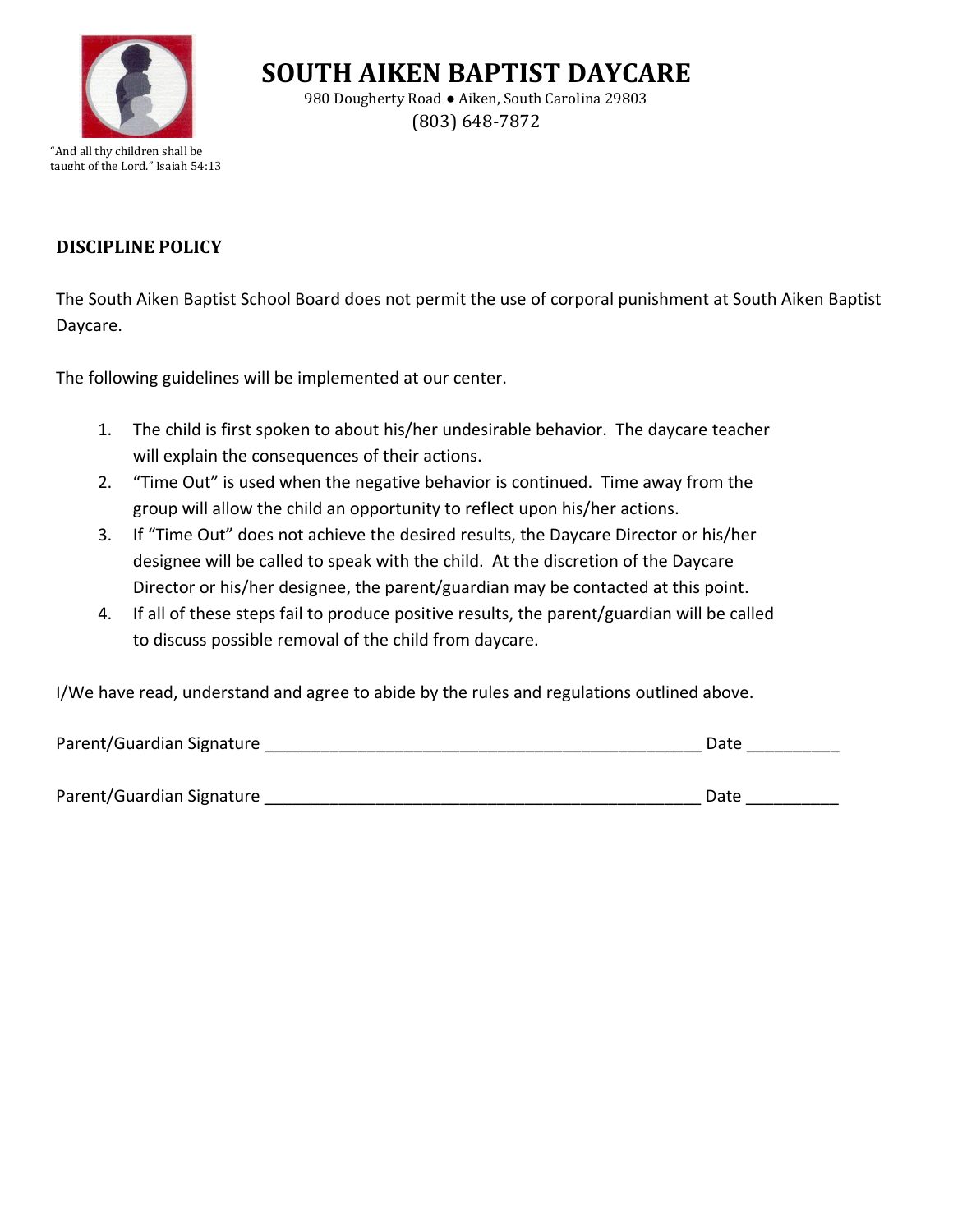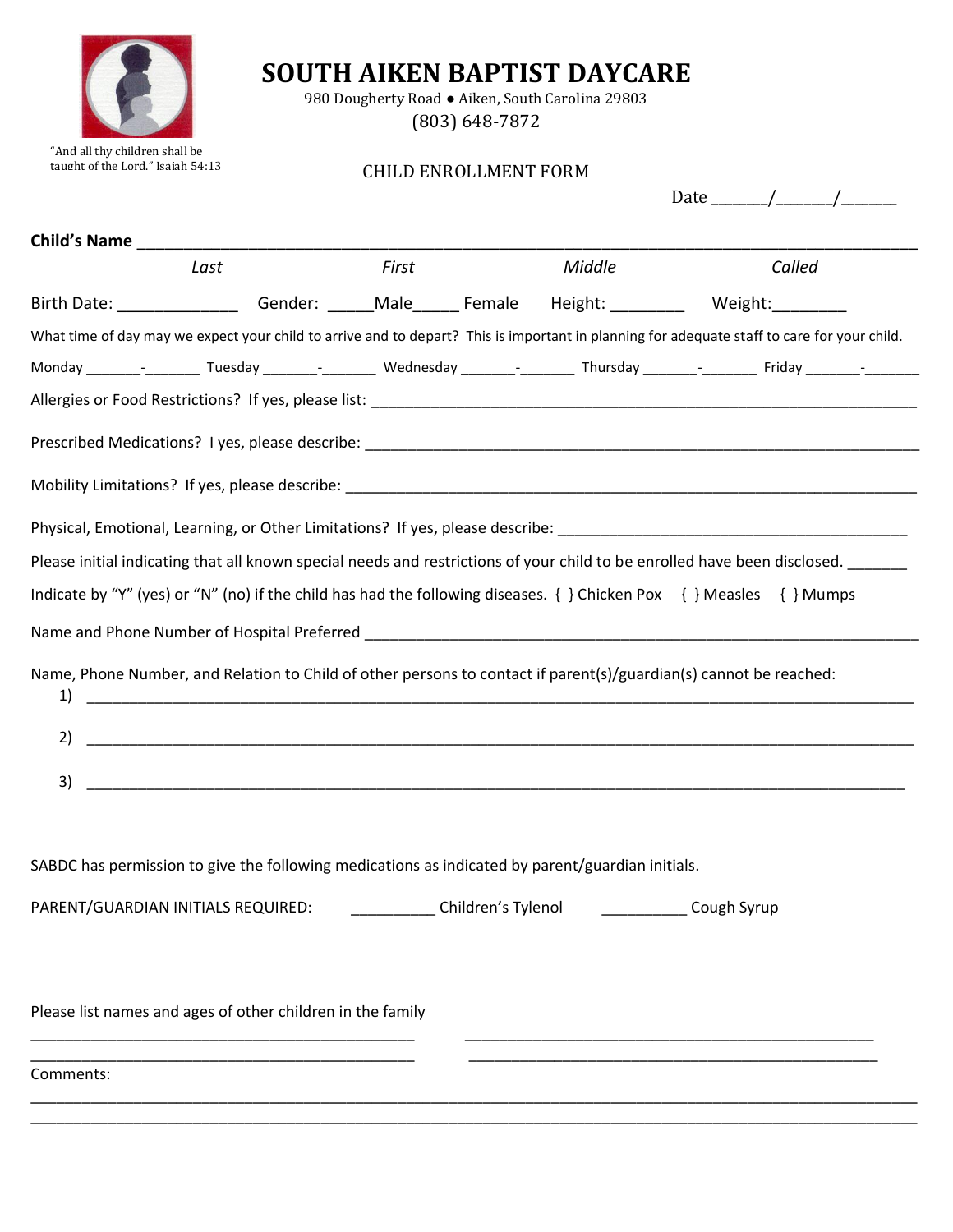### **FAMILY REGISTRATION FORM**

Emergency Contacts & Authorized Pickup

**In addition to the parents, list all individuals permitted to pick the child up from SABDC. Children will not be allowed to leave the daycare with anyone that is not listed.** *It is assumed that any parent may pick up his or her own child. If one of the parents is not to pick up the child, the responsible party must contact the Daycare Director AND provide legal papers with specific confirmation of this.*

| <b>NAME</b> | <b>RELATION</b> | <b>PHONE</b> # $(s)$ |  |
|-------------|-----------------|----------------------|--|
|             |                 |                      |  |
|             |                 |                      |  |
|             |                 |                      |  |
|             |                 |                      |  |
|             |                 |                      |  |
|             |                 |                      |  |
|             |                 |                      |  |
|             |                 |                      |  |
|             |                 |                      |  |
|             |                 |                      |  |
|             |                 |                      |  |
|             |                 |                      |  |
|             |                 |                      |  |

\_\_\_\_\_\_\_\_\_\_\_\_\_\_\_\_\_\_\_\_\_\_\_\_\_\_\_\_\_\_\_\_\_\_\_\_\_\_\_\_\_\_\_\_\_\_\_\_\_\_\_\_\_\_\_\_\_\_\_\_\_\_\_\_\_\_\_\_\_\_\_\_\_\_\_\_\_\_\_\_\_\_\_\_\_\_\_\_\_\_ \_\_\_\_\_\_\_\_\_\_\_\_\_\_\_\_\_\_\_\_\_\_\_\_\_\_\_\_\_\_\_\_\_\_\_\_\_\_\_\_\_\_\_\_\_\_\_\_\_\_\_\_\_\_\_\_\_\_\_\_\_\_\_\_\_\_\_\_\_\_\_\_\_\_\_\_\_\_\_\_\_\_\_\_\_\_\_\_\_\_ \_\_\_\_\_\_\_\_\_\_\_\_\_\_\_\_\_\_\_\_\_\_\_\_\_\_\_\_\_\_\_\_\_\_\_\_\_\_\_\_\_\_\_\_\_\_\_\_\_\_\_\_\_\_\_\_\_\_\_\_\_\_\_\_\_\_\_\_\_\_\_\_\_\_\_\_\_\_\_\_\_\_\_\_\_\_\_\_\_\_

Comments: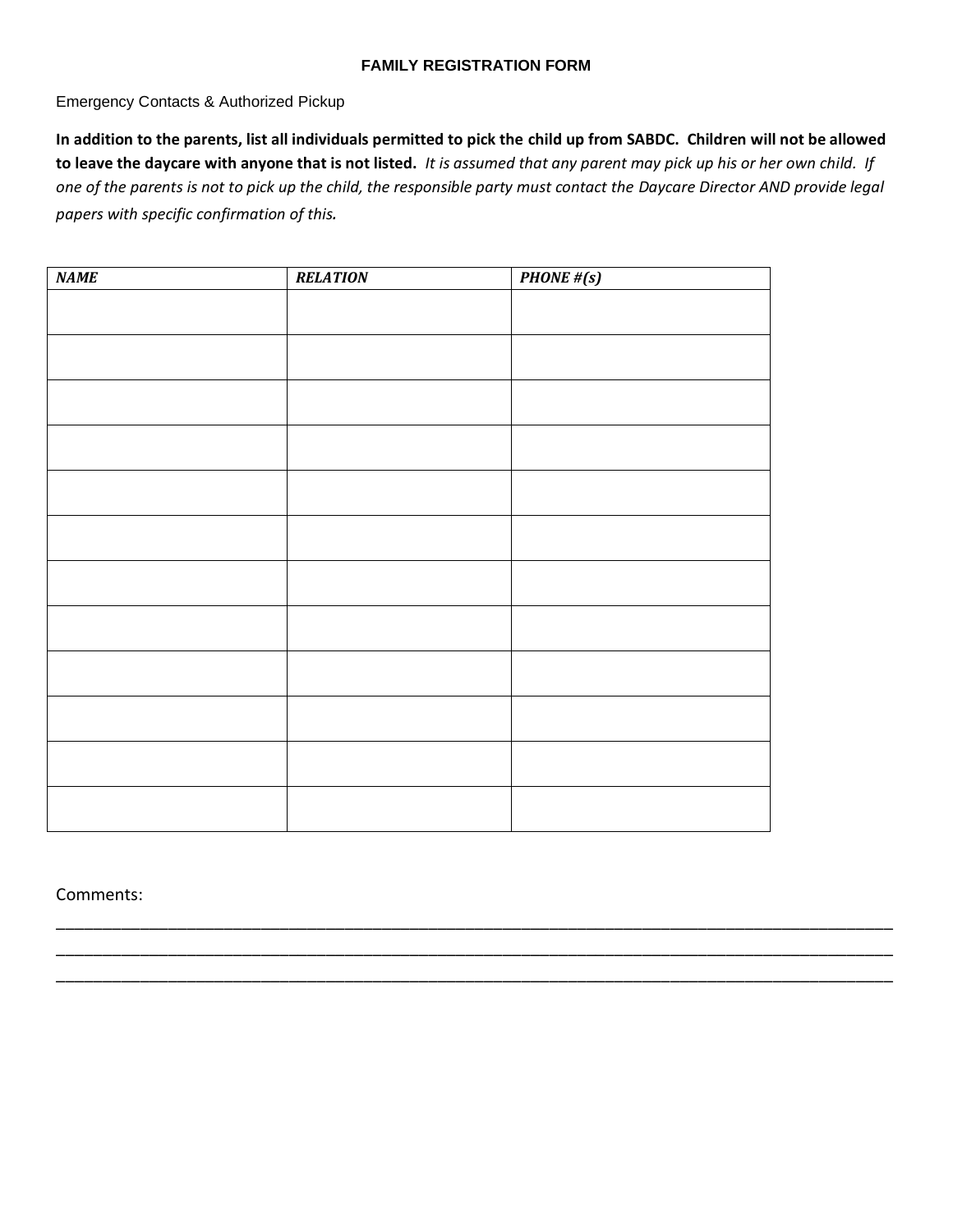### **PARENT / GUARDIAN INFORMATION AND FINANCIAL CONTRACT**

| Date: _________________                                       |                                                               |
|---------------------------------------------------------------|---------------------------------------------------------------|
|                                                               |                                                               |
|                                                               |                                                               |
|                                                               |                                                               |
| ( ) Mother ( ) Father ( ) Legal Guardian                      | ( ) Mother ( ) Father ( ) Legal Guardian                      |
| [ ] Married [ ] Separated [ ] Divorced [ ] Widowed [ ] Single | [ ] Married [ ] Separated [ ] Divorced [ ] Widowed [ ] Single |
|                                                               |                                                               |
|                                                               |                                                               |
|                                                               |                                                               |
| (if different than mailing address)                           | (if different than mailing address)                           |
|                                                               |                                                               |
|                                                               |                                                               |
|                                                               |                                                               |
|                                                               |                                                               |
|                                                               |                                                               |
|                                                               |                                                               |
|                                                               |                                                               |
|                                                               |                                                               |
|                                                               |                                                               |

#### *LEGAL PAPERS ARE REQUIRED TO BE ON FILE WITH THE SCHOOL OFFICE IF:*

*(1) the child has a legal guardian other than his/her parent;*

*(2) parents are divorced or separated and one parent is prohibited from picking the child up from school; and/or*

*(3) one parent has limited access to the child and/or school records.*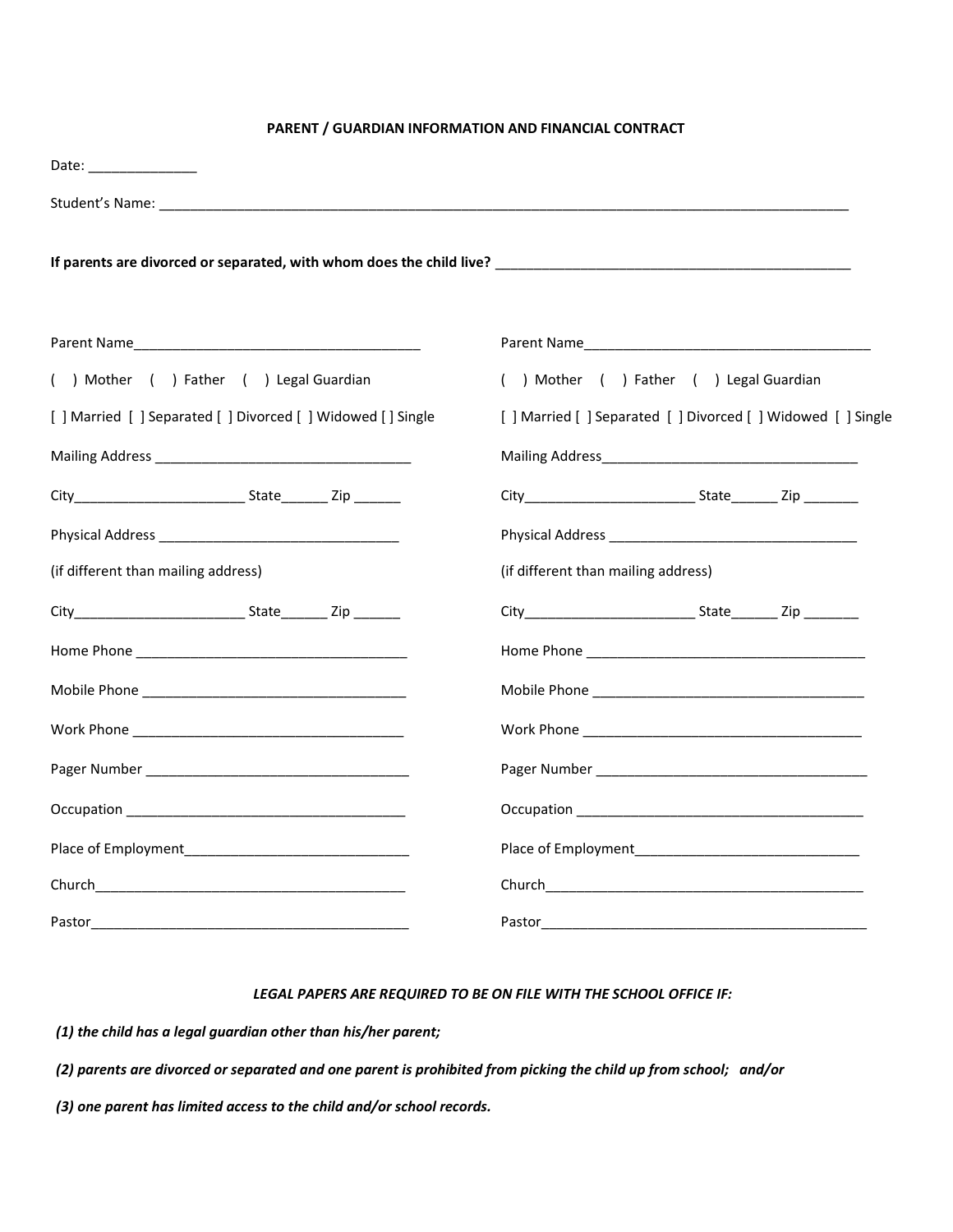### **FINANCIAL CONTRACT**

This Agreement is between SABCDC and (Parent/Guardian):

In consideration of said enrollment, Parent/Guardian agrees as follows:

- 1. I/We understand that Daycare payments are due weekly or in full by the end of the current month and will be considered past due if not received by the end of the current month. We bill Mondays for that week of service.
- 2. **The finance office does not send invoices. All fees and/or weekly payments are due by the end of the current week. If payments are not received, in full for the current month, by the end of the current month an additional late fee of \$15 per child will be assessed.**
- 3. I/We agree to pay the applicable fees for the year as listed on the Daycare Fees/Rates.
- 4. There will be a charge of \$35 for checks returned to the Daycare. After two returned checks, all payments will be on a money order or cash basis only.
- 5. An account reaching 30 days past due will result in child being prohibited from attending until the account is current. Should SABCDC have to pursue payment through any form of collection; the parent/guardian will be obligated to pay the outstanding balance, including late fees, plus any legal expenses incurred. A collection account could result in a negative reporting to the credit bureau.
- 6. Cash payments must be made in the office. A receipt MUST be written. Although the Daycare has a record of all cash payments, it is necessary for the parent/guardian to keep all receipts for verification of cash payments.
- 7. Yearly maintenance and materials fees will be assessed on January  $1^{st}$  of the current year.

### **I/We have read all information contained in the Application for Enrollment and understand the Daycare's policies on Admissions. I/We have read the Financial Contract carefully and hereby agree to the terms prescribed above.**

|                                                                                    |  | Social Security Number: _____-_____________Date: ___________________E-Mail Address: __________________________                 |
|------------------------------------------------------------------------------------|--|--------------------------------------------------------------------------------------------------------------------------------|
|                                                                                    |  |                                                                                                                                |
|                                                                                    |  | Social Security Number: _____-_____________Date: __________________E-Mail Address: ___________________________                 |
|                                                                                    |  |                                                                                                                                |
|                                                                                    |  |                                                                                                                                |
| Provide one primary email address for school correspondence. Please print clearly. |  |                                                                                                                                |
|                                                                                    |  |                                                                                                                                |
|                                                                                    |  | MINISTRY DISCOUNT INFORMATION: Are you or your spouse an ordained, full-time active Pastor, Associate Pastor, Youth Pastor, or |
|                                                                                    |  | (Please submit a letter from your church, on church letterhead, stating your position and include a copy of your               |

ordination certificate in order to be considered for a ministerial discount.) **The Pastoral Staff of South Aiken Baptist Church approves ministerial discounts.**